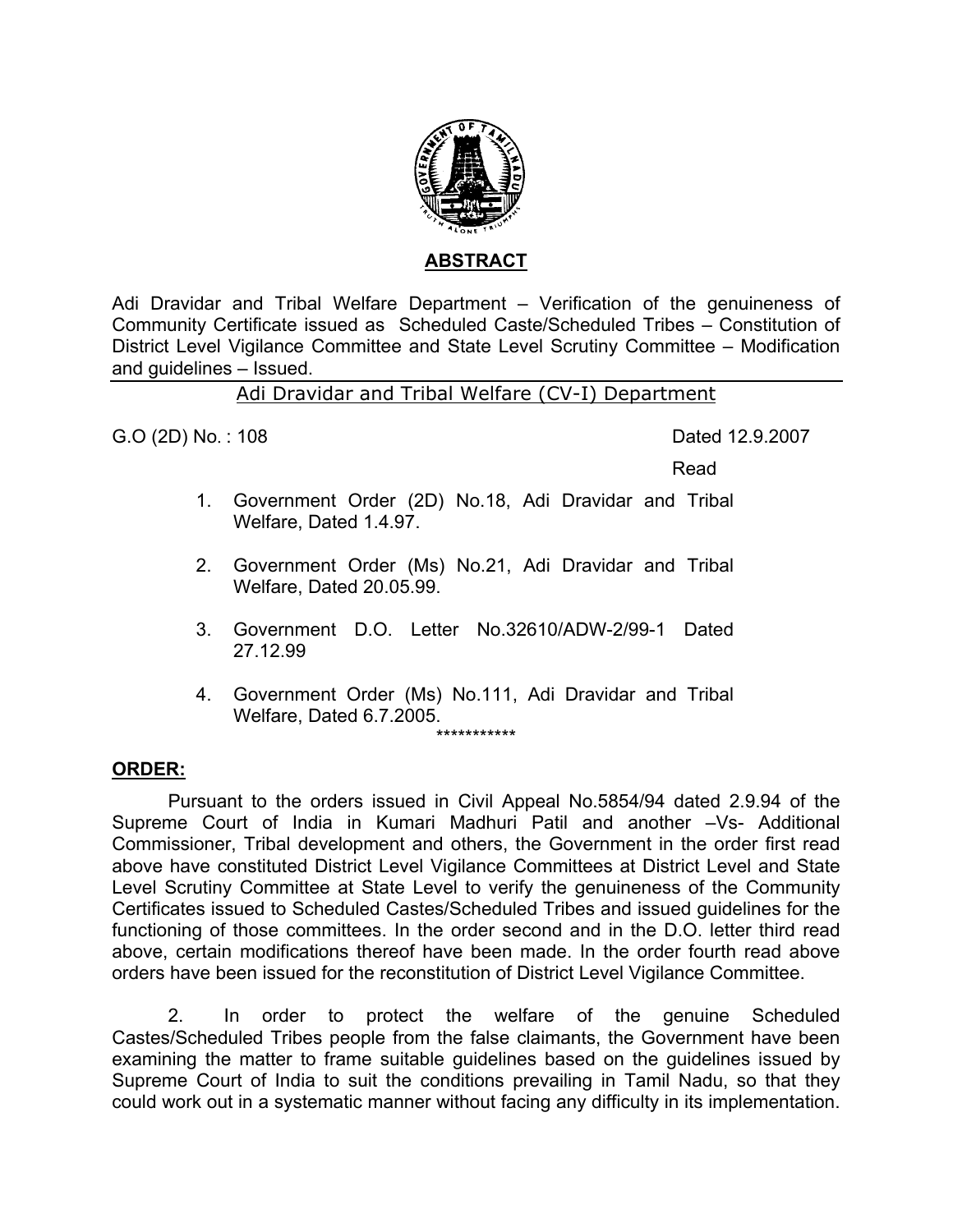Accordingly In supersession of the orders and guidelines issued on the subject, the Government have now decided and ordered to modify the constitution of the above two committees as well as their functions as detailed below : -

### **District Level Vigilance Committee Functions**

1. District Collector Chairman To scrutinize the genuineness of the community certificates issued as Scheduled Caste and to pass final orders. If aggrieved by the orders, appeal will 2. District Adi Dravidar and 3. An Anthropologist Tribal Welfare Officer, Member **Secretary** Member lie only with the High Court, Madras under Article 226 of the constitution of India and then with Supreme Court under Article 136 of the Constitution of India.

### **State Level Scrutiny Committee Functions**

| $1_{-}$ | Secretary<br>to Government<br>Adi Dravidar and Tribal<br><b>Welfare Department</b> | Chairman            | To scrutinize the genuineness of the<br>Community Certificates issued as<br>Scheduled Tribes and to pass final<br>orders. If aggrieved by the orders.<br>appeal will lie only with the High Court,<br>Madras, under Article 226 of the<br>Constitution of India and then with<br>Supreme Court under Article 136 of the<br>Constitution of India |
|---------|------------------------------------------------------------------------------------|---------------------|--------------------------------------------------------------------------------------------------------------------------------------------------------------------------------------------------------------------------------------------------------------------------------------------------------------------------------------------------|
|         | 2. Director/Commissioner<br><b>Tribal Welfare</b>                                  | Member<br>Secretary |                                                                                                                                                                                                                                                                                                                                                  |

3. An Anthropologist Member

 The guidelines and the action to be taken by the District Level Vigilance Committee / State Level Scrutiny Committee in their business of verification of the genuineness of the Community Certificates as stipulated in the Supreme Court of India order dated 2.9.94 in C.A No.5854/94 in Kumari Madhuri Patil and another –Vs-Additional Commissioner, Tribal Development and others are annexed to this order.

 3. The decision taken by the District Level Vigilance Committee re-constituted in Government Order (Ms) No.111, Adi Dravidar and Tribal Welfare, Dated 6.7.2005 for verification of the genuineness of Community Certificate issued as Scheduled Tribes is final for the cases which were remitted to the three member District Level Vigilance Committee by the State Level Scrutiny Committee as per Court direction upto the date of issue of this order. The individuals who have already appealed to the State Level Scrutiny Committee against the orders passed by the reconstituted 3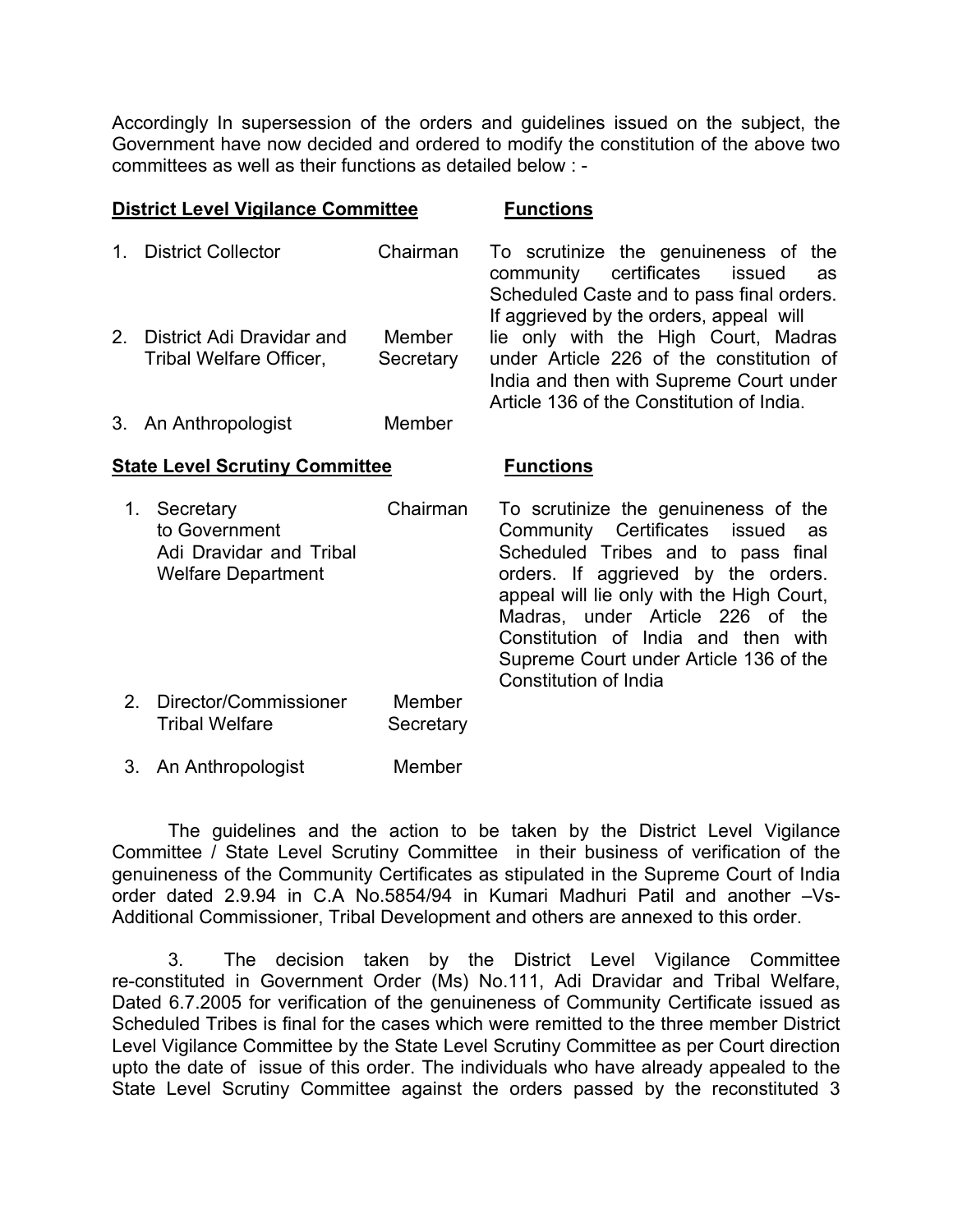member District Level Vigilance Committee in G.O. (Ms) No. 111, Adi Dravidar and Tribal Welfare, dated 6.7.2005, in case of the certificate issued by the Deputy Tahsildar / Tahsildar be directed to initiate proceedings under Article 226 of the Constitution of India before the High Court, Madras. The appeal petitions already received by the State Level Scrutiny Committee against the orders passed by the two member District Level Vigilance Committee and which were not remitted back to the reconstituted three member District Level Vigilance Committee by the Government as the cases are challenged before the court and thereby pending before the State Level Scrutiny Committee be enquired only by the State Level Scrutiny Committee irrespective of the certificates issued as Scheduled Caste/Scheduled Tribes. In respect of cases pending before the Court and not remitted to the State Level Scrutiny Committee, the out come of such cases have to be awaited.

 4. All the HODs, District Collectors, Universities, Educational Institutions, Central / State / Public Sector Undertakings in respect of persons belonging to their institutions and other recruiting agencies which are implementing constitutional reservation benefits to Scheduled Castes/Scheduled Tribes are directed to follow the orders issued in para 2 and 3 above strictly for the verification of the genuineness of Community Certificates issued as Scheduled Castes / Scheduled Tribes.

 5. All the District Collectors are requested to create awareness among the Scheduled Castes/Scheduled Tribes people by publishing notification through widely read news papers regarding the Supreme Court of India guidelines contained in the annexure.

# (BY ORDER OF THE GOVERNOR)

C. MUTHUKUMARASWAMY Secretary to Government

To

The Commissioner, Revenue Administration and Disaster Management and Mitigation, Chepauk, Chennai-5. The Director, Adi Dravidar Welfare Department, Chepauk, Chennai-5. The Commissioner, Tribal Welfare Department, Chepauk, Chennai-5. All Head of the Departments All District Collectors The Director, Tribal Research Centre, M. Palada, Udhagamandalam - 4. The Secretary, Tamil Nadu Public Service Commission , Chennai-2. The Commissioner of Employment and Training, Guindy, Chennai – 32. The Director, School Education/ Collegiate Education / Medical Education , Chennai. The Registrar, Madras / Madurai-Kamarajar / Manonmani Sundaranar / Periyar / Bharathiar / Bharathidasan / Alagapa /Annamalai / Anna / Thiruvalluvar / Tamil /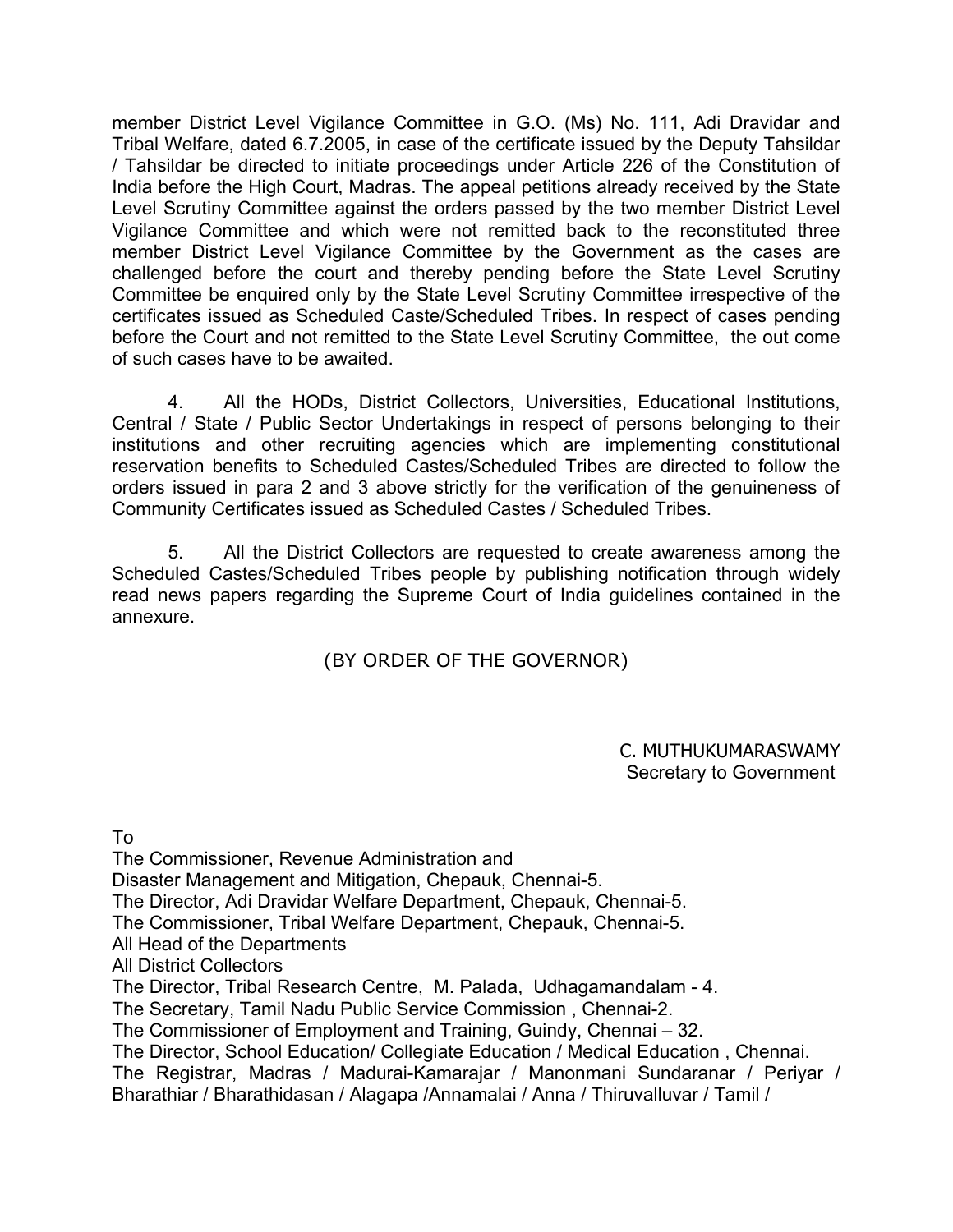Tamil Nadu Agricultural / Tamil Nadu Veterinary and Science / M.G.R. Medical / University.

The Director, Teacher Recruitment Board, Chennai The Director, Police Recruitment Board, Chenai.

## **Copy to**

All Departments of Secretariat, Chennai-9 Secretary to Chief Minister, Chennai – 9. All District Adi Dravidar and Tribal Welfare Officer. Adi Dravidar and Tribal Welfare (CV-2, CV-3) Department , Ch-9. G.O. (MS) No. 18 Adi Dravidar and Tribal Welfare, dated 1.4.97. G..O. (MS) No. 21 Adi Dravidar and Tribal Welfare, dated 20.5.99. G.O. (MS) No. 111 Adi Dravidar and Tribal Welfare, dated 6.7.2005.

/forwarded/by order/

Section Officer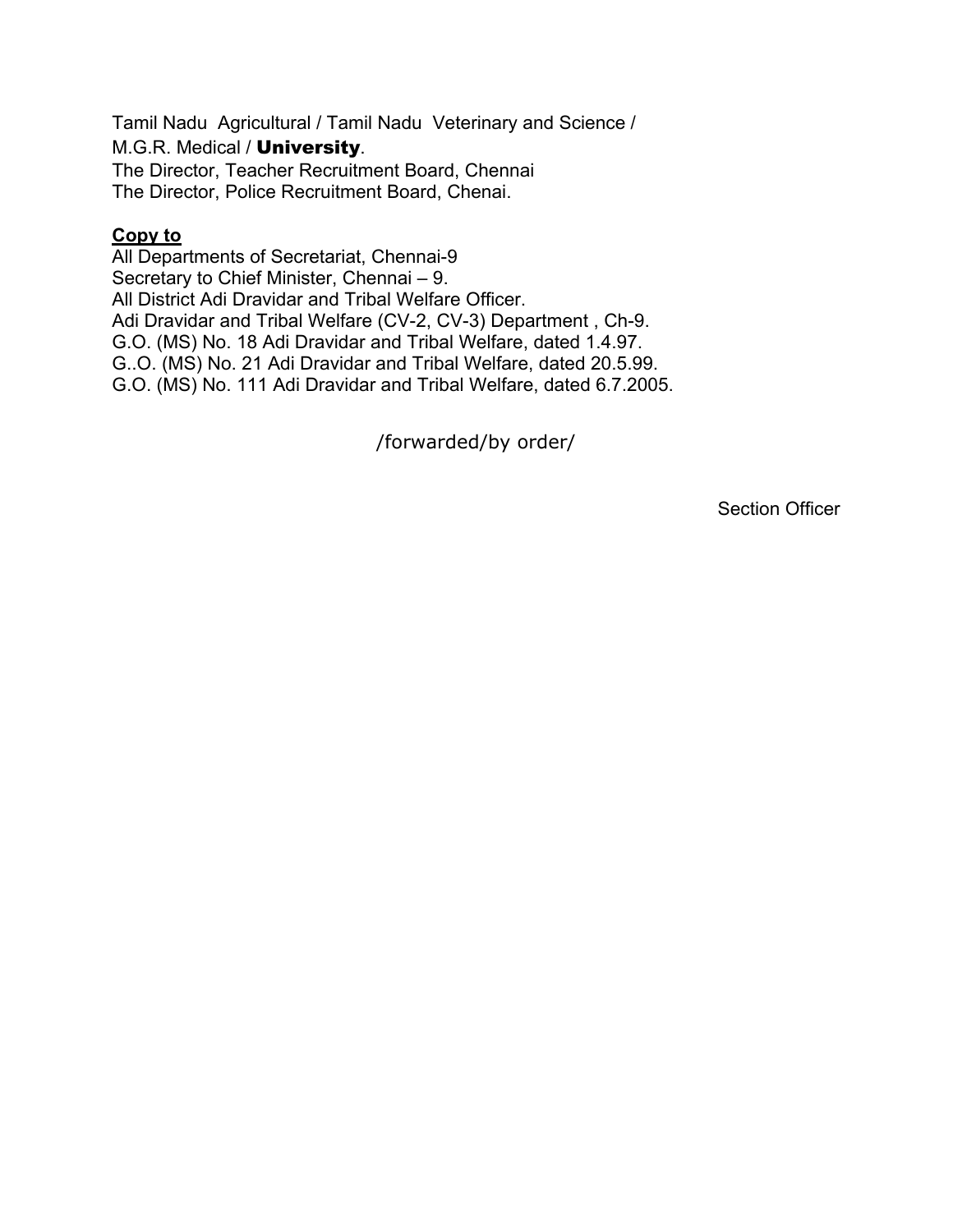# **Annexure to G.O. (2D) No. 108 Adi Dravidar and Tribal Welfare Department, Dated 12.9.2007.**

 1. Petition / Application / Scrutinisation for verification of the caste certificate by the District Level Vigilance Committee / State Level Scrutiny Committee shall be filed at least six months in advance before seeking admission into educational institution or an appointment to a post by the individual / parent concerned.

 2. The District Level Vigilance Committee / State Level Scrutiny Committee concerned, on receipt of Petition / Application shall call for a report from the concerned local revenue authority by whom such Scheduled Caste/Scheduled Tribe certificate was issued. On receipt of the report the District Level Vigilance Committee / State Level Scrutiny Committee, if found the claim for social status to be "not genuine" or "doubtful" or spurious or falsely or wrongly claimed / issued, the committee concerned should issue a show cause notice supplying a copy of the report of the verification authority to the candidate by a registered post with acknowledgement due or through the head of the concerned educational institution in which the candidate is studying or employed. The notice should indicate that the representation or reply, if any would be made within two weeks from the date of the receipt of the notice and in no case on request not more than 30 days from the date of the receipt of the notice. In case the candidate seeks for an opportunity of hearing and claims an inquiry to be made in that behalf, the committee on receipt of such representation reply shall convene the committee and the committee shall give reasonable opportunity to the candidate/parent/guardian to adduce all evidence in support of their claim. If any person or association opposes such a claim, an opportunity to adduce evidence may be given to him/it. After giving such opportunity either in person or through counsel, the Committee may make such inquiry as it deems expedient and consider the claims vis-à-vis the objections raised by the candidate or opponent and pass an appropriate order with brief reasons in support thereof.

 3. In case the report is in favour of the candidate and found to be genuine and true, no further action need be taken except where the report or the particulars given are procured or found to be false or fraudulently obtained and in the latter event the same procedure as is envisaged in para 2 be followed.

 4. Notice contemplated in para 2 should be issued to the parents/guardian also in case candidate is minor to appear before the Committee with all evidence in his or their support of the claim for the social status certificates.

 5. The enquiry should be completed as expeditiously as possible preferably by day to day proceedings within such period not exceeding two months. If after inquiry, the caste scrutiny committee finds the claim to be false or spurious, they should pass an order canceling the certificate issued and confiscate the same. It should communicate within one month from the date of the conclusion of the proceedings the result of enquiry to the parent / guardian and the applicant.